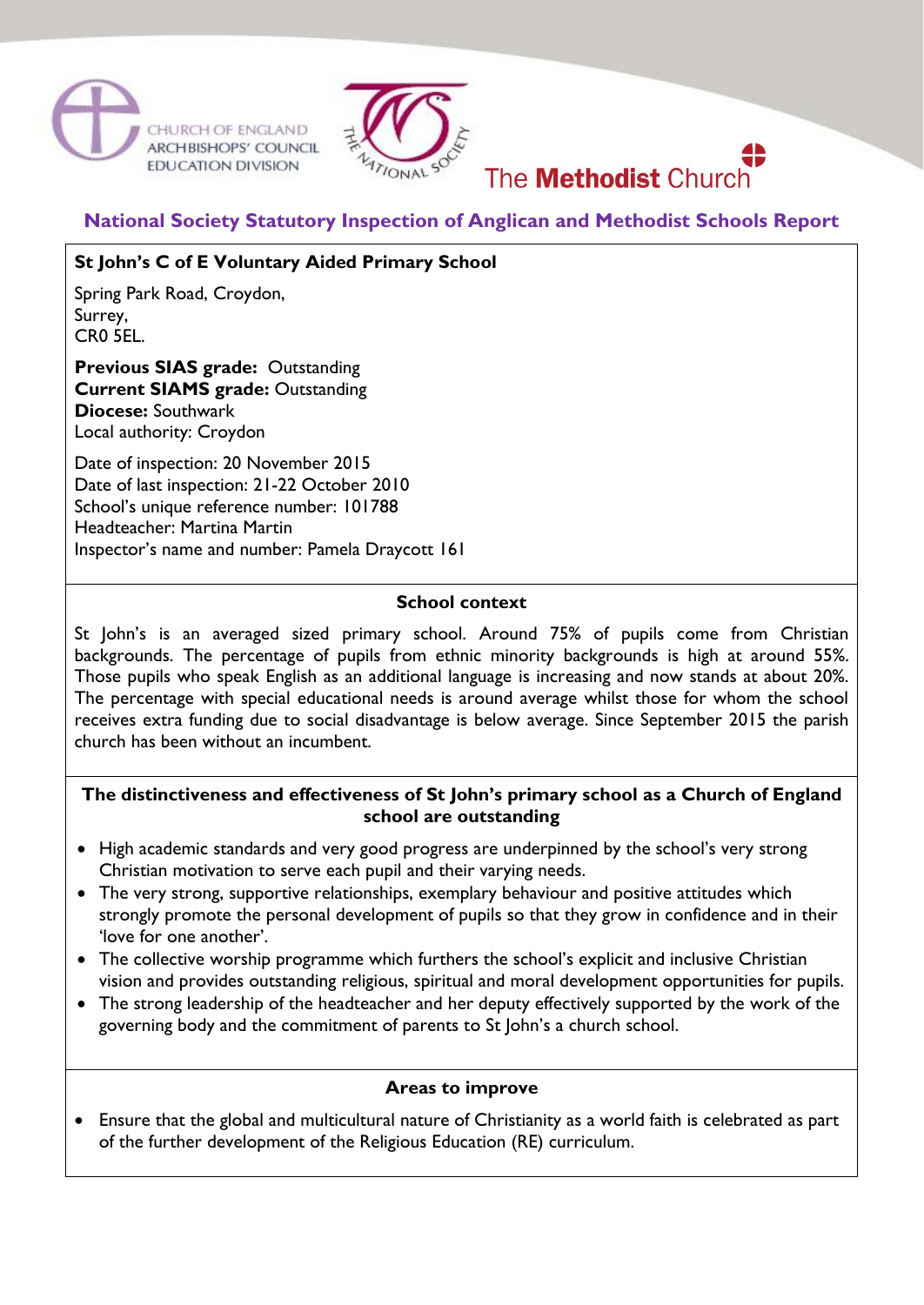## **The school, through its distinctive Christian character, is outstanding at meeting the needs of all learners**

The caring Christian ethos of St John's is encapsulated in the school motto which is 'Love one another'. This is clearly expressed in Christian terms and permeates all aspects of school life and work. Pupils know that it comes from the teaching of Jesus. They speak confidently about how it affects the very strong and positive relationships in school as well as the exemplary behaviour. The school's core values, through which it successfully aims to shape pupils' behaviour and attitudes, are presented acrostically as 'Christian' – creativity, honest, resilience, independence, support, talent, inclusion, achievements and neighbourliness. This reminds pupils and adults of the school's foundation. Pupils have an embedded understanding of its Christian underpinning and relate this extremely well to their life both inside and outside of school. Academic standards are high and the learning needs of all pupils, regardless of ability or background are taken into account. This means that progress is very good and often outstanding. St John's school is consistently in the top 20% of all schools nationally for both attainment and progress. Classroom and corridor displays are vibrant and well linked to both learning and to its Christian ethos and values. Pupils have a very strong sense of belonging and feel happy and safe in school. They are supportive of one another. This results in attendance which is above the national average and minimal instances of poor behaviour. Where they do occur they are dealt with sensitively and in a loving but just way. Pupils' very strong spiritual, moral, social and cultural (SMSC) development is emphatically supported in the worship programme. RE, other areas of the curriculum, the pastoral system, the areas of responsibility the pupils take on and extracurricular activities likewise support SMSC development very well. Pupils, irrespective of faith or nonfaith background, respond very positively to all these opportunities. RE, through both its content and the range of teaching and learning activities planned for, makes an unquestionable contribution to the school's Christian ethos and values. Pupils recognise the importance of learning about a range of religions in RE. They see this as part of 'caring about others' and 'understanding other people's beliefs and ways of life'.

## **The impact of collective worship on the school community is outstanding**

Daily worship is highly valued by the school community. It is very well planned and delivered. Pupils are appropriately involved in leading worship. This is especially so during class led worship which is of an extremely high standard. Pupils and adults, including governors and parents, understand the importance of worship in supporting and expressing the school's Christian ethos and values. It also clearly contributes to the school's strong community feel. Monitoring occurs through the 'faith committee' and also through 'pupil voice meetings'. Suggestions made here are considered and 'taken on board' appropriately. For example in terms of encouraging more pupil leadership of worship. The programme is led by a range of people, including local clergy from different Christian denominations. These different perspectives enhance the worship experience. Regular visits to the parish church enrich the worship programme. Pupils speak positively of 'their church'. They enjoy visiting for worship and feel a sense of purpose and peace when doing so. Christian festivals are appropriately celebrated both in school and at church services. There is a clear focus on Jesus and his importance for Christians, as well as on biblical teaching during worship. Music positively impacts on the quality of worship. Pupils and adults, including the large number of parents who attend class and church worship, join in singing enthusiastically and tunefully. Prayer and reflection has a central place in school life, during worship and at other times in the school day. Reflection tables in each classroom and around the school, including a spiritual garden provide further opportunities for prayer. Pupils use these respectfully. Pupils speak confidently about praying on their own outside of school. They know the Lord's Prayer and have some age appropriate understanding of its meaning for Christians. They know the school prayer which is said periodically. Aspects of Anglican worship such as a bell signifying the start of worship, opening and closing sentences with response and lighting candles are well embedded. Pupils have an age-appropriate understanding of God as Father, Son and Holy Spirit but do not understand that this expresses Christian belief in the 'Trinity'.